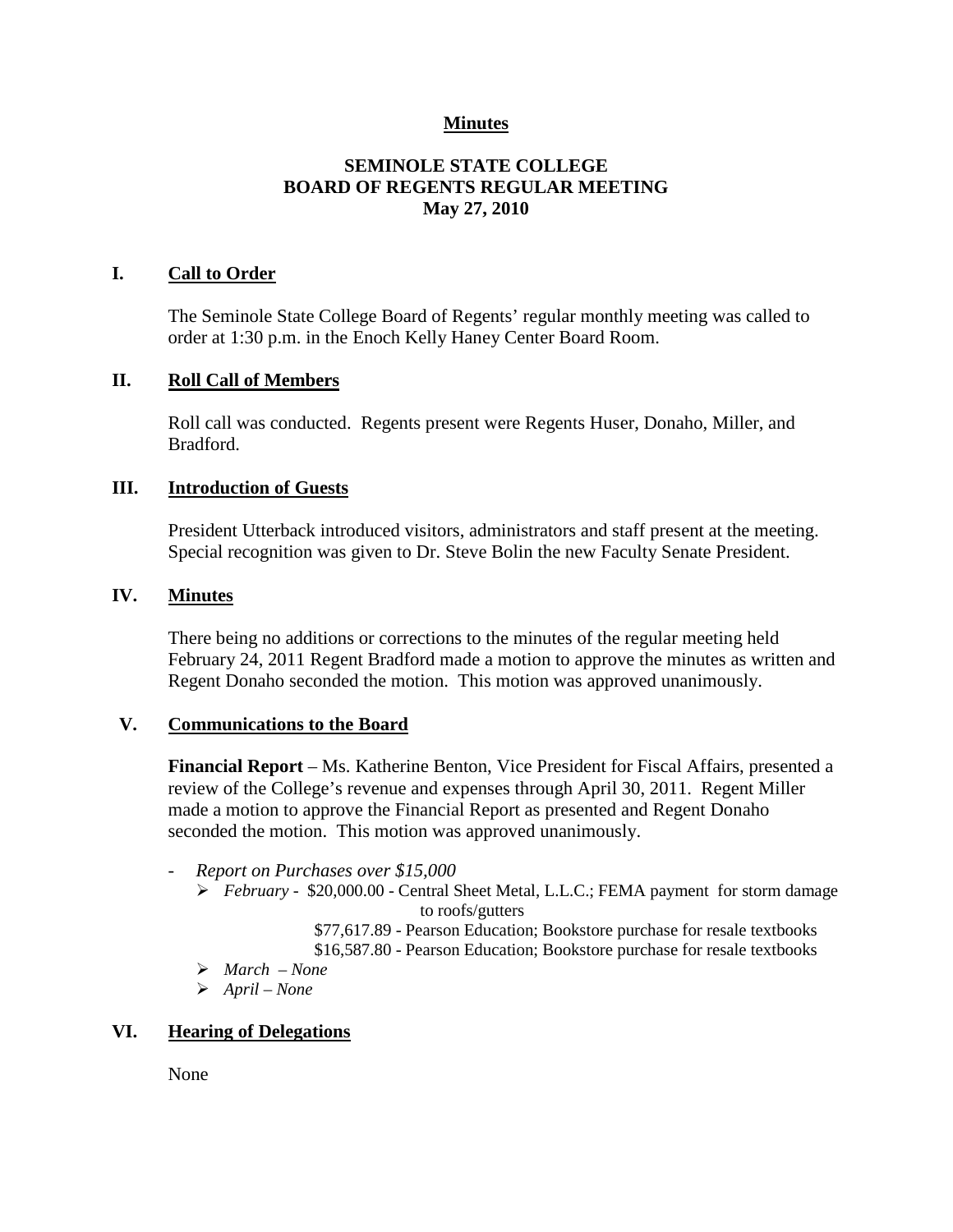Minutes SSC Board of Regents Regular Meeting May 26, 2011 Page 2

#### **VII. President's Report**

President Utterback discussed items under the President's Report and the Business portion of the agenda by utilizing a PowerPoint presentation. (See enclosed copy of the PowerPoint presentation)

*Personnel Update* – President Utterback updated the Board on several personnel items. Frank Washington, Educational Talent Search Adviser; Kelly Chastain, Maintenance Services Coordinator; and Beverly Williams, Biology Instructor has submitted their letter of retirement. Amy Gillespie, Volleyball Head Coach has resigned. Dr. Mark Ames has been hired as the Dean of Student Services. Pam Koenig has been hired as Dean of Instructional Compliance. Clarence Smith and Ben Kendrick have been hired as Veterans Upward Bound Advisers. Additionally, Linda Goeller, Math Instructor has received her Doctorate in Professional Education Studies/Mathematics Education from Oklahoma State University.

*Campus Events* – President Utterback told the Board members about several campus activities since the February Board meeting. These were: Phi Theta Kappa International Honor Society induction on May  $31<sup>st</sup>$ ; the volleyball and basketball teams helped stuff 8,500 eggs for the Children's Museum egg hunt; Kelli McBride, Jessica Isaacs, Jim Wilson, Rayshell Clapper presented at the Pop Culture Association Southwest Texas and National Joint Conference in San Antonio, Texas; the softball team helped with "A League of Their Own"; Melinda Sims was honored as Support Staff of the Month and Rita Story-Schell was honored as Educator of the Month at the Chamber Forum; the Psi Beta induction was held on April  $14<sup>th</sup>$ ; the partnership between SSC and Citizen Pottawatomi Nation was recognized by the Oklahoma State Regents on April  $26<sup>th</sup>$ ; the Sigma Kappa Delta induction was held on April  $27<sup>th</sup>$ ; a Creativity Symposium was held on April 29<sup>th</sup>; Peter Simon and his son performed on campus May 2-5; the annual Recognition Banquet was held on May  $5<sup>th</sup>$ ; Commencement was held on May  $13<sup>th</sup>$ ; and President Utterback signed a "Click It or Ticket" mobilization proclamation for May 23<sup>rd</sup> through June  $5<sup>th</sup>$ . President Utterback also discussed a grant application through FEMA for construction of a community storm shelter/event center.

## **VIII. Business**

**Approval of Policy II-6-11 regarding Academic Rank** – President Utterback presented the Board with a copy of a proposed policy regarding academic rank. This policy would provide a system award the rank of Professor, Assistant Professor and Associate Professor using certain guidelines. The policy allows the President to award this rank in several instances. This policy's creation was recommended by the Higher Learning Commission during their accreditation review visit in October of 2009. President Utterback recommended approval of this policy. Regent Bradford made a motion to approved Policy II-6-11 as written and Regent Miller seconded this motion. This motion was approved unanimously.